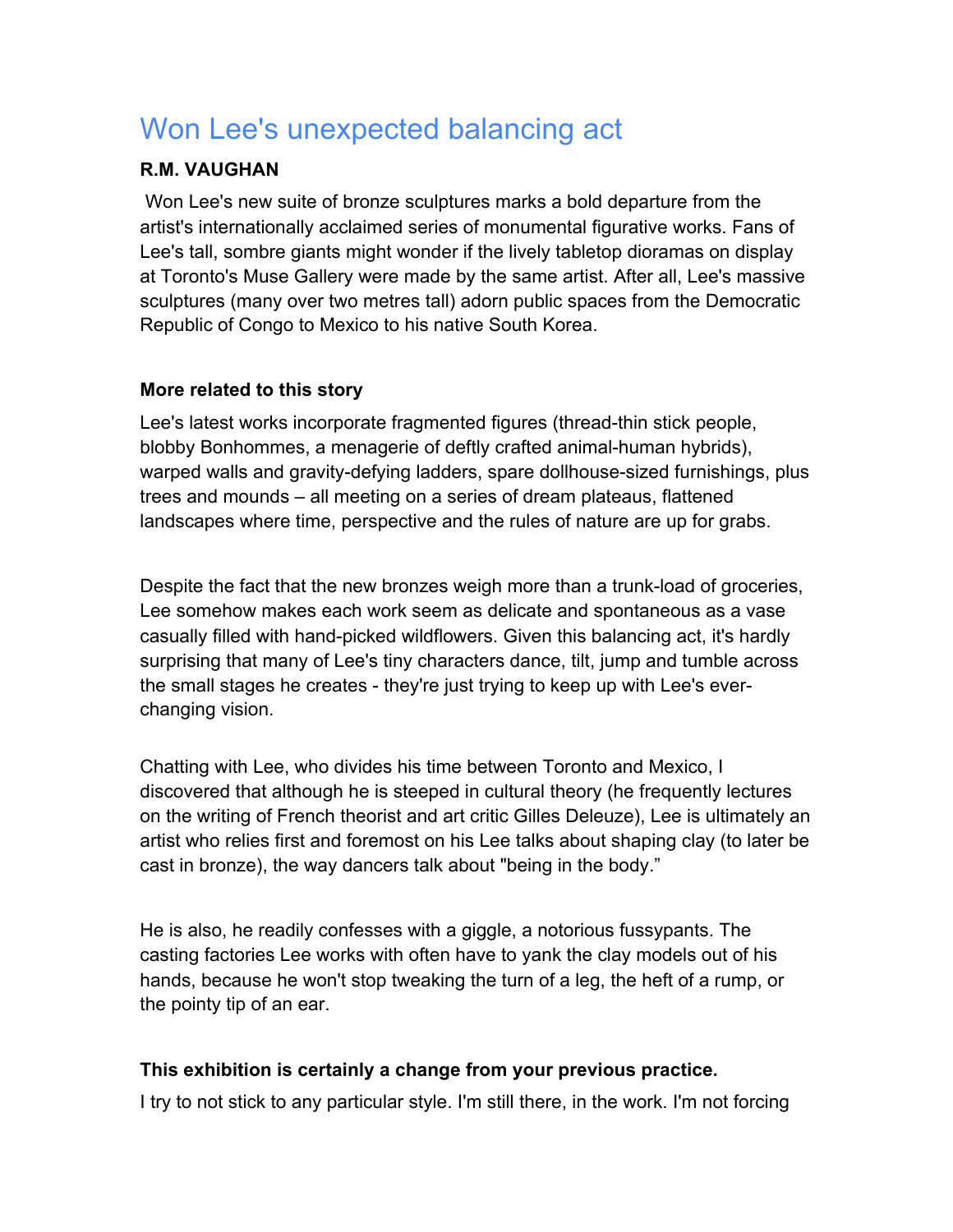myself to do something different, but when I'm working on certain pieces, I recognize that they open many doors. So, I push that door open and go see what is there.

#### **And smaller works are obviously more accessible - financially and physically. Not many people have enough room for one of your giants.**

Actually, even the monumental pieces I make small in the beginning, and they can be installed in a house very easily. The cost and marketability, all those things, I try to push aside when I am working. If I think of markets, I wouldn't be able to go where I can go. My dealer in the U.S. said, "I just got my clients used to your last series, and now you're somewhere else! How am I going to sell them?" Perhaps in time my clients may get used to the new series, but, maybe not. Ha!

# **These works remind me of set designs.**

 Oh, thank you very much! When I was doing my last series, I realized I was putting multiple figures on one plane, and traditionally sculpture is upright, and then it dawned on me that I can play with the field, the plane, and maybe I could use space in a way more attuned to our everyday life.

But I didn't want to tell any specific stories. If I have a form in my head before I start, it usually comes out really bad! Ha!

I try to keep that feature of unformed-ness - once I start a sculpture, it will lead me, instead of me trying to tell a story, to lead it. I want to be in a very nonpreconceived world. I want to stay there, and follow my thoughts. I want to encounter the time, follow my immanent thoughts. That word, immanent, is really important to me.

I have to let the work lead me, let my hand almost automatically form the shapes. I don't do any sketching, because if I do, it is always terrible! Stale, awful!

# **This immediacy you describe is not a work process we traditionally associate with something as labour-intensive as casting in bronze.**

I use techniques, types of clay and wires, that allow me to be spontaneous, allow me to make things immediately. Even the mould guys, and you know the moulds are very fragile, I am always stopping them, saying "hold on, hold on, let me fix